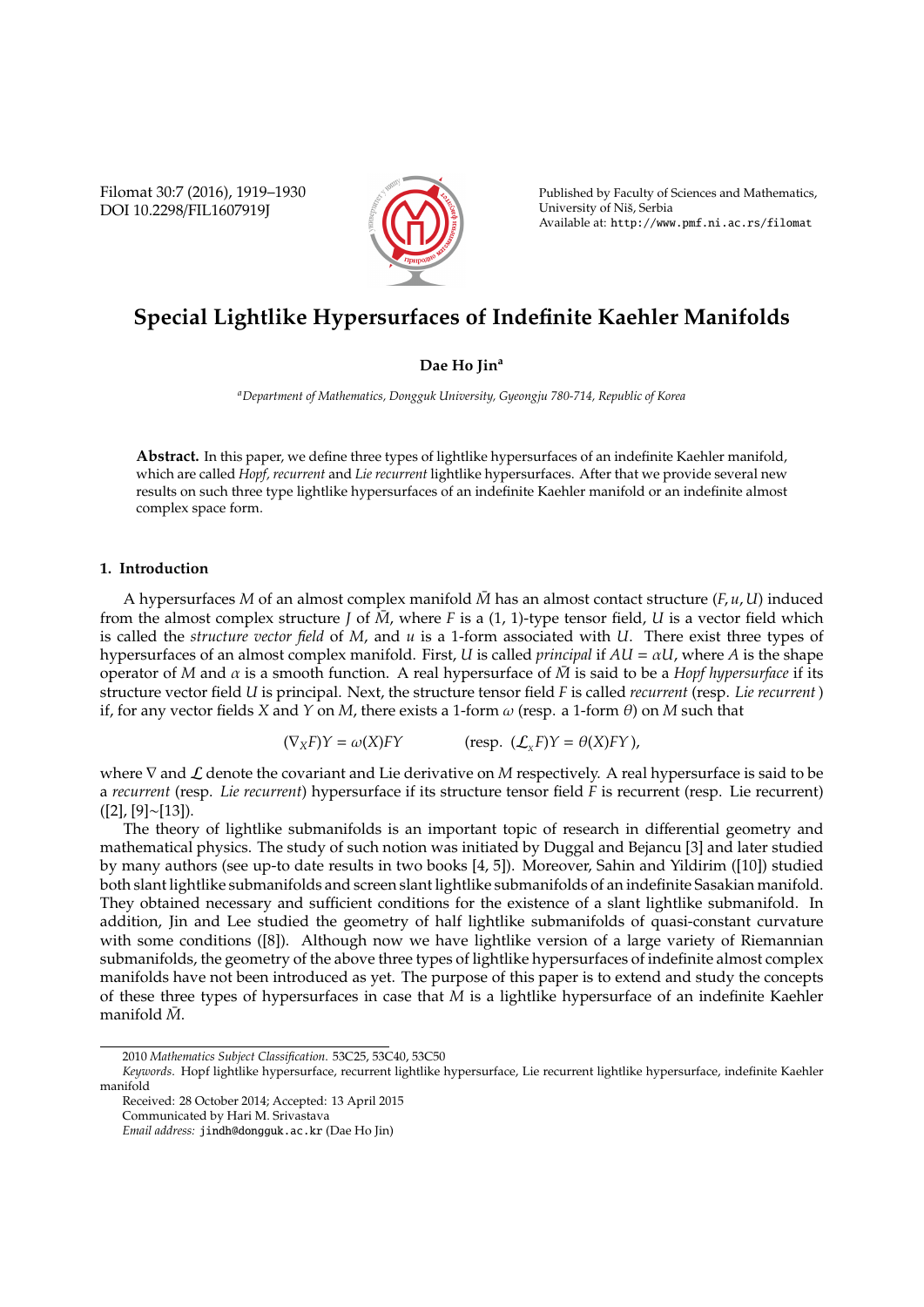#### **2. Lightlike Hypersurfaces**

Let  $(M, q)$  be a lightlike hypersurface of a semi-Riemannian manifold  $(M, \bar{q})$ . Then the normal bundle *TM*<sup>⊥</sup> of *M* is a vector subbundle of the tangent bundle *TM*, of rank 1, and coincides with the radical distribution *Rad*(*TM*) = *TM*  $\cap$  *TM*<sup> $\perp$ </sup> of *M*. A complementary vector bundle *S*(*TM*) of *TM*<sup> $\perp$ </sup> in *TM* is nondegenerate distribution on *M*, which is called a *screen distribution* on *M*, such that

$$
TM = TM^{\perp} \oplus_{orth} S(TM),
$$

where  $\oplus$ <sub>orth</sub> denotes the orthogonal direct sum. We denote such a lightlike hypersurface by  $M = (M, q, S(TM))$ . Denote by *F*(*M*) the algebra of smooth functions on *M*, by Γ(*E*) the *F*(*M*) module of smooth sections of any vector bundle *E* over *M* and by (−.−)*<sup>i</sup>* the *i*-th equation of (−.−). We use same notations for any others. It is well-known [3] that, for any null section  $\xi$  of  $TM^{\perp}$  on a coordinate neighborhood  $U \subset M$ , there exists a unique null section *N* of a unique lightlike vector bundle *tr*(*TM*) in *S*(*TM*) <sup>⊥</sup> satisfying

$$
\bar{g}(\xi, N) = 1, \quad \bar{g}(N, N) = \bar{g}(N, X) = 0, \quad \forall X \in \Gamma(S(TM)).
$$

We call *tr*(*TM*) and *N* the *transversal vector bundle* and the *null transversal vector field* of *M* with respect to the screen distribution  $S(TM)$ , respectively. Then the tangent bundle  $T\bar{M}$  of  $\bar{M}$  is decomposed as follow:

$$
T\overline{M} = TM \oplus tr(TM) = \{TM^{\perp} \oplus tr(TM)\} \oplus_{orth} S(TM).
$$

From now and in the sequel, let *X*, *Y*, *Z* and *W* be the vector fields on *M*, unless otherwise specified. Let  $\bar{\nabla}$  be the Levi-Civita connection of  $\bar{M}$  and  $P$  the projection morphism of  $TM$  on  $S(TM)$ . Then the local Gauss and Weingarten formulas of *M* and *S*(*TM*) are given respectively by

$$
\bar{\nabla}_X Y = \nabla_X Y + B(X, Y) N, \tag{2.1}
$$

$$
\begin{aligned}\n\bar{\nabla}_X N &= -A_N X + \tau(X) N; \\
\nabla_X P Y &= \nabla_X^* P Y + C(X, P Y) \xi,\n\end{aligned}\n\tag{2.2}
$$

$$
\nabla_X PY = \nabla_X^* PY + C(X, PY)\xi,
$$
  
\n
$$
\nabla_X \xi = -A_{\xi}^* X - \tau(X)\xi,
$$
\n(2.3)

where ∇ and ∇ <sup>∗</sup> are the liner connections on *TM* and *S*(*TM*) respectively, *B* and *C* are the local second fundamental forms on *TM* and *S*(*TM*) respectively, which are called the *lightlike* and *screen* second fundamental forms of *M*,  $A_N$  and  $A_N^*$ ξ are the shape operators on *TM* and *S*(*TM*) respectively and τ is a 1-form on *TM*. Since  $\bar{\nabla}$  is torsion-free,  $\nabla$  is also torsion-free and *B* is symmetric on *TM*.

The induced connection ∇ of *M* is not metric and satisfies

$$
(\nabla_X g)(Y, Z) = B(X, Y) \eta(Z) + B(X, Z) \eta(Y),
$$
\n(2.5)

where η is a 1-form on *M* such that

$$
\eta(X) = \bar{g}(X, N).
$$

From the fact  $B(X, Y) = \bar{g}(\bar{\nabla}_X Y, \xi)$ , we show that *B* is independent of the choice of *S*(*TM*) and satisfies

$$
B(X,\xi) = 0.\tag{2.6}
$$

The above second fundamental forms are related to their shape operators by

$$
B(X,Y) = g(A_{\xi}^{*}X,Y), \qquad \bar{g}(A_{\xi}^{*}X,N) = 0,
$$
\n(2.7)

$$
C(X, PY) = g(AN X, PY), \quad \bar{g}(AN X, N) = 0.
$$
\n(2.8)

From (2.7), *A* ∗  $\frac{\epsilon}{\xi}$  is *S*(*TM*)-valued self-adjoint on Γ(*TM*) with respect to the induced metric  $g$  on *M* such that

$$
A_{\xi}^* \xi = 0. \tag{2.9}
$$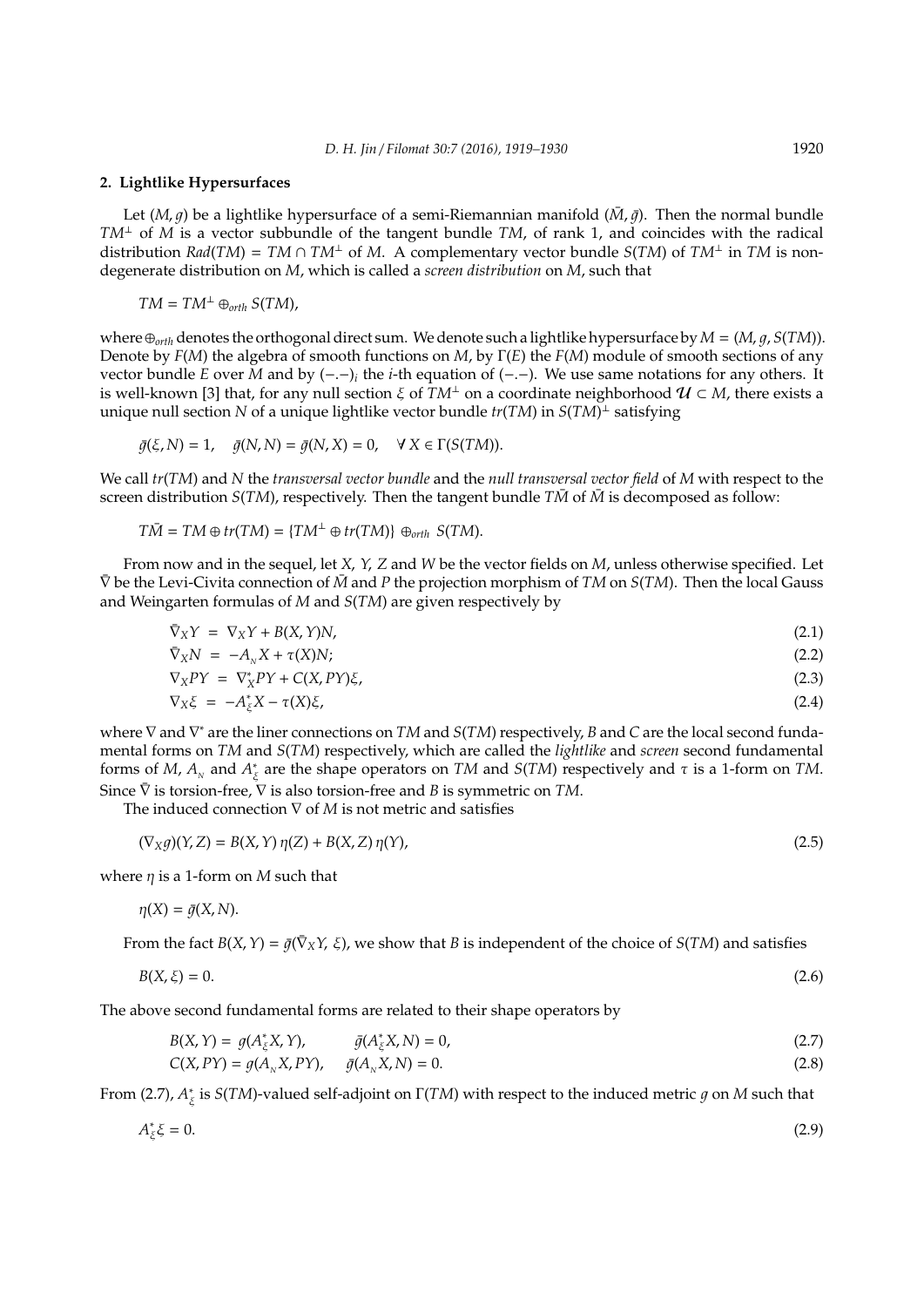Denote by *R*̄, R and *R*<sup>\*</sup> the curvature tensors of the Levi-Civita connection  $\bar{\nabla}$  of  $\bar{M}$ , the induced connection ∇ on *M* and the induced connection ∇ <sup>∗</sup> on *S*(*TM*), respectively. Using the Gauss-Weingarten formulas for *M* and *S*(*TM*), we obtain the Gauss equations for *M* and *S*(*TM*) such that

$$
\bar{R}(X,Y)Z = R(X,Y)Z + B(X,Z)A_{N}Y - B(Y,Z)A_{N}X \n+ \{ (\nabla_{X}B)(Y,Z) - (\nabla_{Y}B)(X,Z) + \tau(X)B(Y,Z) - \tau(Y)B(X,Z) \}N,
$$
\n(2.10)

$$
R(X,Y)PZ = R^*(X,Y)PZ + C(X,PZ)A_{\xi}^*Y - C(Y,PZ)A_{\xi}^*X + \{(\nabla_X C)(Y,PZ) - (\nabla_Y C)(X,PZ) + C(X,PZ)\tau(Y) - C(Y,PZ)\tau(X)\}\xi.
$$
\n(2.11)

In case  $R = 0$ , we say that *M* is *flat*.

**Definition 2.1.** *A lightlike hypersurface M of a semi-Riemannian manifold*  $\bar{M}$  *is said to be* 

(1) *totally umbilical [3] if there exist a smooth function*  $\rho$  *on a coordinate neighborhood*  $\bm{u}$  *such that*  $A^*_\xi X = \rho PX$ *, or equivalently,*

 $B(X, PY) = \rho q(X, Y).$ 

*In case*  $\rho = 0$  *on U*, we say that M is totally geodesic.

(2) *screen totally umbilical [3] if there exist a smooth function* λ *on a coordinate neighborhood* U *such that*  $A<sub>N</sub>X = \lambda PX$ , or equivalently,

 $C(X, PY) = \lambda q(X, Y).$ 

*In case*  $\lambda = 0$  *on*  $\mathcal{U}$ *, we say that M is screen totally geodesic.* 

(3) *screen conformal [1] if there exist a non-vanishing smooth function* ϕ *on a coordinate neighborhood* U *such that*  $A_{N} = \varphi A_{\xi}^{*}$ ξ *, or equivalently,*

 $C(X, PY) = \varphi B(X, Y).$ 

#### **3. Recurrent Lightlike Hypersurfaces**

Let  $\bar{M} = (\bar{M}, \bar{q}, I)$  be a real 2*m*-dimensional indedinite Kaehler manifold, where  $\bar{q}$  is a semi-Riemannian metric of index  $q = 2v$  ( $0 < v < m$ ) and *J* is an indefinite almost complex structure on  $\overline{M}$  satisfying

$$
J^{2} = -I, \quad \bar{g}(JX, JY) = \bar{g}(X, Y), \quad (\bar{\nabla}_{X}J)Y = 0,
$$
\n(3.1)

for any vector fields *X* and *Y* of  $\overline{M}$  ([3, 5, 7]).

An *indefinite complex space form*, denoted by  $\bar{M}(c)$ , is a connected indefinite Kaehler manifold of constant holomorphic sectional curvature *c* such that

$$
\bar{R}(X,Y)Z = \frac{c}{4}\{\bar{g}(Y,Z)X - \bar{g}(X,Z)Y + \bar{g}(JY,Z)JX - \bar{g}(JX,Z)JY + 2\bar{g}(X,JY)JZ\},\tag{3.2}
$$

for any vector fields  $X$ ,  $Y$  and  $Z$  on  $\overline{M}$ .

Suppose that *M* is a lightlike hypersurface of an indefinite Kaehler manifold  $\bar{M}$ . Then its screen distribution *S*(*TM*) splits as follows [3, 7]:

If ξ and *N* are local sections of *TM*<sup>⊥</sup> and *tr*(*TM*) respectively, then

 $\bar{q}(\bar{\chi}, \xi) = \bar{q}(\bar{\chi}, N) = \bar{q}(\bar{N}, \xi) = \bar{q}(\bar{N}, N) = 0, \quad \bar{q}(\bar{\chi}, \bar{N}) = 1.$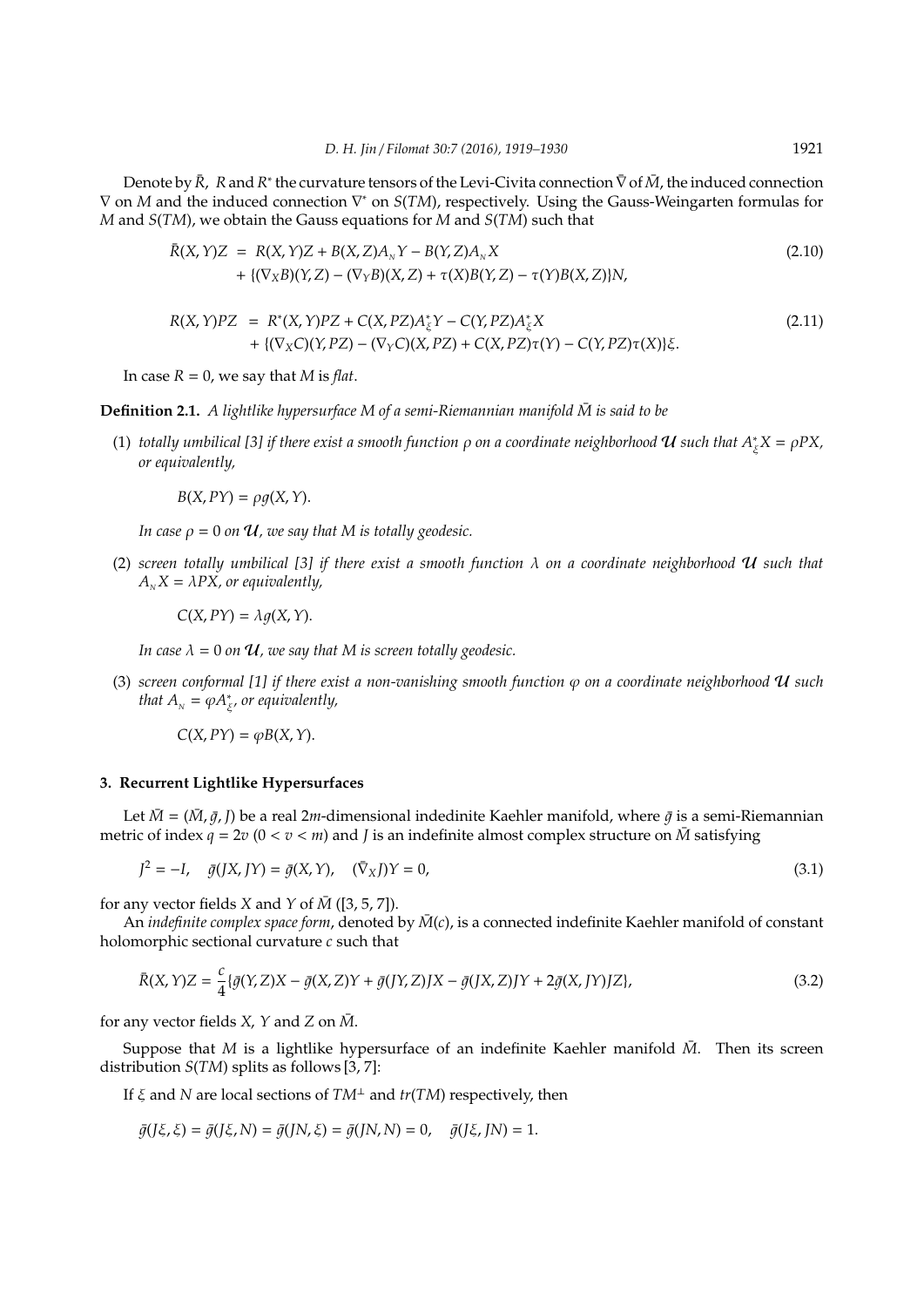It follow that the vector fields *J*<sub>ξ</sub> and *JN* belong to *S*(*TM*). Thus *J*(*TM*<sup>⊥</sup>) and *J*(*tr*(*TM*)) are distributions on *M* of rank 1 such that  $TM^{\perp} \cap J(TM^{\perp}) = \{0\}$  and  $TM^{\perp} \cap J(tr(TM)) = \{0\}$ . Hence  $J(TM^{\perp}) \oplus J(tr(TM))$  is a subbundle of *S*(*TM*), of rank 2. Therefore, there exists a non-degenerate almost complex distribution *D<sup>o</sup>* on *M* with respect to *J*, *i.e.*,  $J(D_0) = D_0$ , such that

$$
TM = TM^{\perp} \oplus_{orth} \{J(TM^{\perp}) \oplus J(tr(TM)) \oplus_{orth} D_o\}.
$$

Consider the 2-lightlike almost complex distribution *D* such that

$$
D = \{TM^{\perp} \oplus_{orth} J(TM^{\perp})\} \oplus_{orth} D_o, \qquad TM = D \oplus J(tr(TM)). \tag{3.3}
$$

Consider the local lightlike vector fields *U* and *V* such that

$$
U = -JN, \qquad V = -J\xi. \tag{3.4}
$$

Denote by *S* the projection morphism of *TM* on *D* with respect to the decomposition  $(3.3)_2$ . Then any vector field *X* on *M* is expressed as

$$
X = SX + u(X)U,
$$

where *u* and *v* are 1-forms locally defined on *M* by

$$
u(X) = g(X, V), \qquad v(X) = g(X, U). \tag{3.5}
$$

Using (3.4), the action *JX* of any vector field *X* on *M* by *J* is expressed as

$$
JX = FX + u(X)N,\tag{3.6}
$$

where *F* is a tensor field of type  $(1, 1)$  globally defined on *M* by  $F = J \circ S$ .

Applying *J* to (3.6) and using (3.1) and (3.4), we have

$$
F^2X = -X + u(X)U, \qquad FU = 0, \qquad u(U) = 1. \tag{3.7}
$$

Therefore, the structure set (*F*, *u*, *U*) defines an indefinite almost contact structure on *M*. The vector field *U* is called the *structure vector field* of *M*.

Applying  $\bar{\nabla}_X$  to (3.4), (3.5) and (3.6) by turns, and using (2.1)∼(2.8), (3.1), (3.4), (3.5) and (3.6), we have

| $B(X, U) = C(X, V)$ ,                              | (3.8)  |
|----------------------------------------------------|--------|
| $\nabla_X U = F(A_x X) + \tau(X)U,$                | (3.9)  |
| $\nabla_X V = F(A^*_{\varepsilon} X) - \tau(X) V,$ | (3.10) |
| $(\nabla_X F)(Y) = u(Y)A_X X - B(X, Y)U,$          | (3.11) |
| $(\nabla_X u)(Y) = -u(Y)\tau(X) - B(X, FY),$       | (3.12) |
| $(\nabla_X v)(Y) = v(Y)\tau(X) - q(A_x X, FY).$    | (3.13) |

**Definition 3.1.** *The structure tensor field F of M is said to be recurrent if there exists a* 1*-form* ω *on M such that*

$$
(\nabla_X F)Y = \omega(X)FY. \tag{3.14}
$$

*A lightlike hypersurface M of an indefinite almost complex manifold*  $\bar{M}$  *is called recurrent if it admits a recurrent structure tensor field F.*

In the sequel, we shall denote  $\sigma$  the 1-form defined by

 $\sigma(X) = B(X, U) = C(X, V)$ , and let  $\alpha = \sigma(V)$ ,  $\beta = \sigma(U)$ .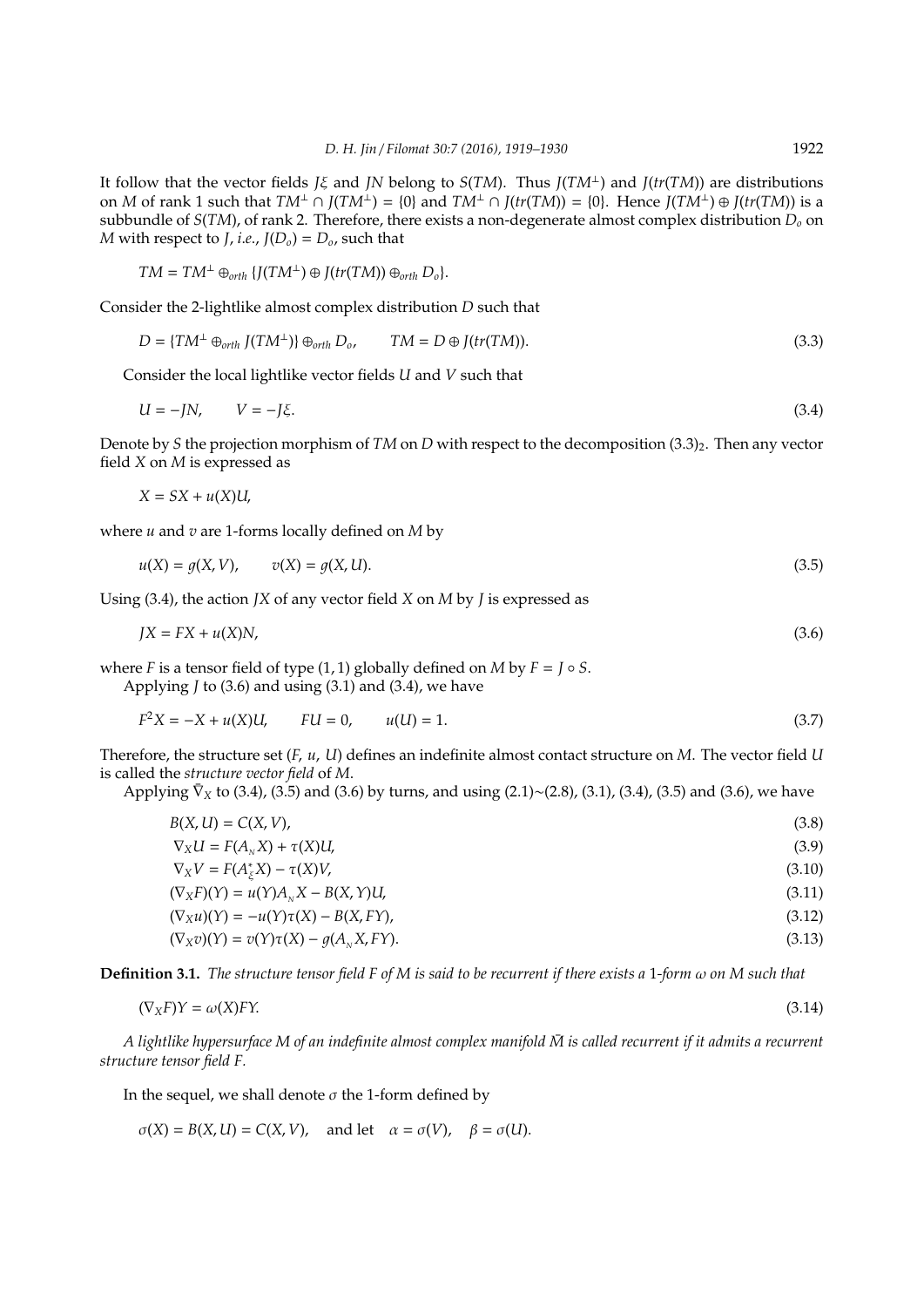**Proposition 3.2.** *Let M be a recurrent lightlike hypersurface of an indefinite Kaehler manifold M. Then F is parallel* ¯ *with respect to* ∇*, and*

$$
A_{\xi}^* X = \sigma(X) V, \qquad A_{N} X = \sigma(X) U. \tag{3.15}
$$

*Moreover, if M is screen conformal, then it is totally and screen totally geodesic.*

*Proof.* Assume that *M* is recurrent. From (3.11) and (3.14), we get

$$
\omega(X)FY = u(Y)A_{N}X - B(X,Y)U.
$$
\n(3.16)

Replacing *Y* by  $\xi$  and using (2.6), (3.5) and the fact that  $F\xi = -V$ , we get  $\omega(X)V = 0$ . Taking the scalar product with *U* to this, we obtain  $\omega = 0$ . It follows that  $\nabla_X F = 0$ . Therefore, *F* is parallel with respect to  $\nabla$ .

Replacing *Y* by *U* to (3.16) such that  $\omega = 0$ , we get  $A_N X = \sigma(X) U$ . Taking the scalar product with *V* to (3.16), we have  $B(X, Y) = u(Y)\sigma(X)$ , that is,

$$
g(A_{\xi}^*X,Y)=g(\sigma(X)V,Y).
$$

As *S*(*TM*) is non-degenerate, we get *A* ∗  $\zeta^* X = \sigma(X) V$ . Thus we obtain (3.15).

If *M* is screen conformal, then, from the two equations of (3.15), we have

σ(*X*)*U* = ϕσ(*X*)*V*.

Taking the scalar product with *V* to this, we have  $\sigma = 0$ . Thus, by (3.15), we get  $A^*$  $\frac{1}{\xi} = 0$  and  $A_N = 0$ . Therefore,  $M$  is totally and screen totally geodesic.  $\square$ 

**Definition 3.3.** Let  $\nabla_X^{\perp}N = \pi(\bar{\nabla}_X N)$ , where  $\pi$  is the projection morphism of TM on tr(TM). Then  $\nabla^{\perp}$  is a linear  $\alpha$  connection on tr(TM). We say that  $\nabla^{\perp}$  is the transversal connection. We define the curvature tensor  $R^{\perp}$  of tr(TM) by

 $R^{\perp}(X, Y)N = \nabla_X^{\perp}\nabla_Y^{\perp}N - \nabla_Y^{\perp}\nabla_X^{\perp}N - \nabla_{[X, Y]}^{\perp}N.$ 

The transversal connection  $\nabla^\perp$  is called flat if  $R^\perp$ vanishes identically [6].

As  $\nabla_X^{\perp}N = \tau(X)N$ , we show [6] that the transversal connection is flat if and only if the 1-form  $\tau$  is closed, *i.e.,*  $d\tau = 0$ , on any  $\mathcal{U} \subset M$ .

**Theorem 3.4.** Let M be a recurrent lightlike hypersurfaces of an indefinite complex space form  $\overline{M}(c)$ . Then  $c = 0$ , *i.e.,*  $\overline{M}(c)$  *is flat*;  $M$  *is also flat, and the transversal connection of*  $M$  *is flat.* 

*Proof.* Comparing the tangential parts of (2.10) and (3.2), we get

$$
R(X, Y)Z = \frac{c}{4} \{g(Y, Z)X - g(X, Z)Y + \bar{g}(JY, Z)FX - \bar{g}(JX, Z)FY + 2\bar{g}(X, JY)FZ\}
$$
\n
$$
+ B(Y, Z)A_{N}X - B(X, Z)A_{N}Y.
$$
\n(3.17)

Taking the scalar product with *N* to (2.10) and (2.11), we have

$$
\begin{aligned} \bar{g}(R(X,Y)PZ,\,N) &= \bar{g}(R(X,Y)PZ,\,N), \\ \bar{g}(R(X,Y)PZ,\,N) &= (\nabla_X C)(Y,PZ) - (\nabla_Y C)(X,PZ) + C(X,PZ)\tau(Y) - C(Y,PZ)\tau(X). \end{aligned}
$$

From these two equations and (3.2), we see that

$$
(\nabla_X C)(Y, PZ) - (\nabla_Y C)(X, PZ) + \tau(Y)C(X, PZ) - \tau(X)C(Y, PZ)
$$
  
= 
$$
\frac{c}{4} \{g(Y, PZ)\eta(X) - g(X, PZ)\eta(Y) + \bar{g}(JY, PZ)v(X) - \bar{g}(JX, PZ)v(Y) + 2\bar{g}(X, JY)v(PZ)\}.
$$
 (3.18)

As  $F$  is recurrent, taking the scalar product with  $U$  to  $(3.15)_2$ , we have

 $C(Y, U) = 0, \quad \forall Y \in \Gamma(TM).$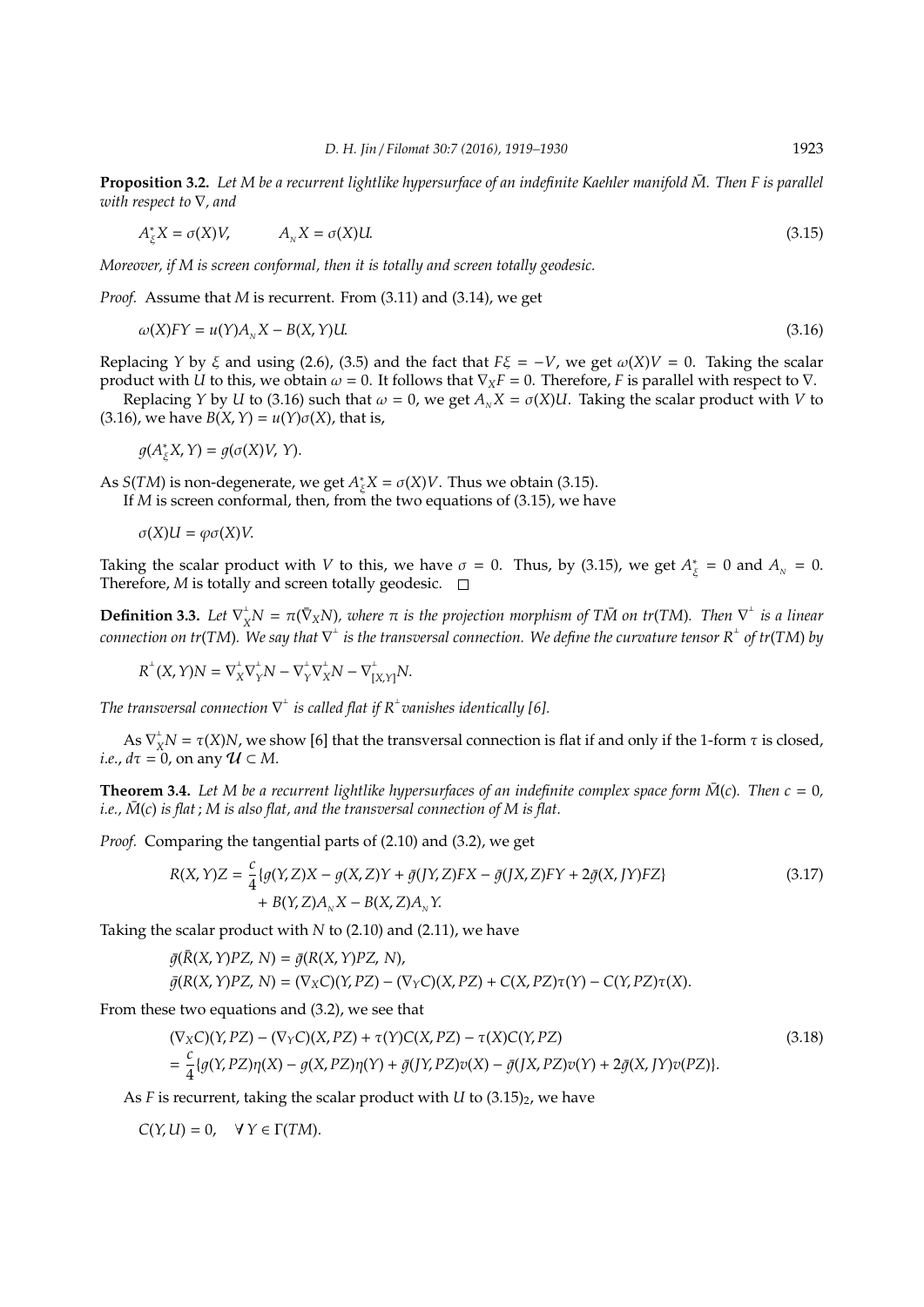Applying  $\nabla_X$  to this and using (3.9), (3.15)<sub>2</sub> and the result: *FU* = 0, we have

$$
(\nabla_X C)(Y,U)=0.
$$

Replacing *PZ* by *U* to (3.18) and using the last two equations, we obtain

$$
\frac{c}{2}\{v(Y)\eta(X)-v(X)\eta(Y)\}=0.
$$

Taking  $X = \xi$  and  $Y = V$  to this equation, we see that  $c = 0$ . As  $c = 0$ , substituting  $(3.15)_{1,2}$  into  $(3.17)$ , we get

*R*(*X*,*Y*)*Z* = {σ(*Y*)σ(*X*) − σ(*X*)σ(*Y*)}*u*(*Z*)*U* = 0,

for all *X*, *Y*, *Z*  $\in \Gamma(TM)$ . Therefore *R* = 0 and *M* is a flat manifold. From  $(3.9)$ ,  $(3.15)$ <sub>2</sub> and the fact that  $FU = 0$ , we get

$$
\nabla_X U = \tau(X)U.
$$

Substituting this into  $\nabla_X \nabla_Y U - \nabla_Y \nabla_X U - \nabla_{[X,Y]} U = 0$ , we get  $d\tau = 0$ .

# **4. Lie Recurrent Lightlike Hypersurfaces**

**Definition 4.1.** *The structure tensor field F of M is said to be Lie recurrent if there exists a* 1*-form* θ *on M such that*

$$
(\mathcal{L}_x F)Y = \theta(X)FY,\tag{4.1}
$$

here  $\mathcal{L}_{\text{x}}$  denotes the Lie derivative on M with respect to X, that is,

$$
(\mathcal{L}_X F)Y = [X, FY] - F[X, Y] = (\nabla_X F)Y - \nabla_{FY} X + F\nabla_Y X.
$$
\n(4.2)

*The structure tensor field F is called Lie parallel if*  $\mathcal{L}_r$  *F* = 0*.* 

A lightlike hypersurface M of an indefinite almost complex manifold  $\bar{M}$  is called Lie recurrent if it admits a Lie *recurrent structure tensor field F.*

**Proposition 4.2.** Let M be a Lie recurrent lightlike hypersurface of an indefinite Kaehler manifold  $\bar{M}$ . Then the *structure tensor field F is Lie parallel* ; *and the shape operators A*<sup>∗</sup> ξ *and A<sup>N</sup> and the* 1*-form* σ *are satisfied*

 $A_{\xi}^{*}V = 0$ ,  $A_{\xi}^{*}U = A_{N}V = 0$ ,  $\sigma = 0$ .

*Proof.* As *F* is Lie recurrent, from (3.11), (4.1) and (4.2) we get

$$
\theta(X)FY = u(Y)A_NX - B(X,Y)U - \nabla_{FY}X + F\nabla_YX.
$$
\n(4.3)

Replacing *Y* by ξ to (4.3) and using (2.6), (3.5) and *F*ξ = −*V*, we have

$$
-\theta(X)V = \nabla_V X + F\nabla_{\xi} X. \tag{4.4}
$$

As  $g(F\nabla_{\xi}X, V) = 0$ , taking the scalar product with *V* to (4.4), we get

$$
u(\nabla_V X) = g(\nabla_V X, V) = 0.
$$
\n
$$
(4.5)
$$

On the other hand, taking  $Y = V$  to (4.3) and using (2.6) and (3.5), we have

 $\theta(X)\xi = -B(X, V)U - \nabla_{\xi}X + F\nabla_{V}X.$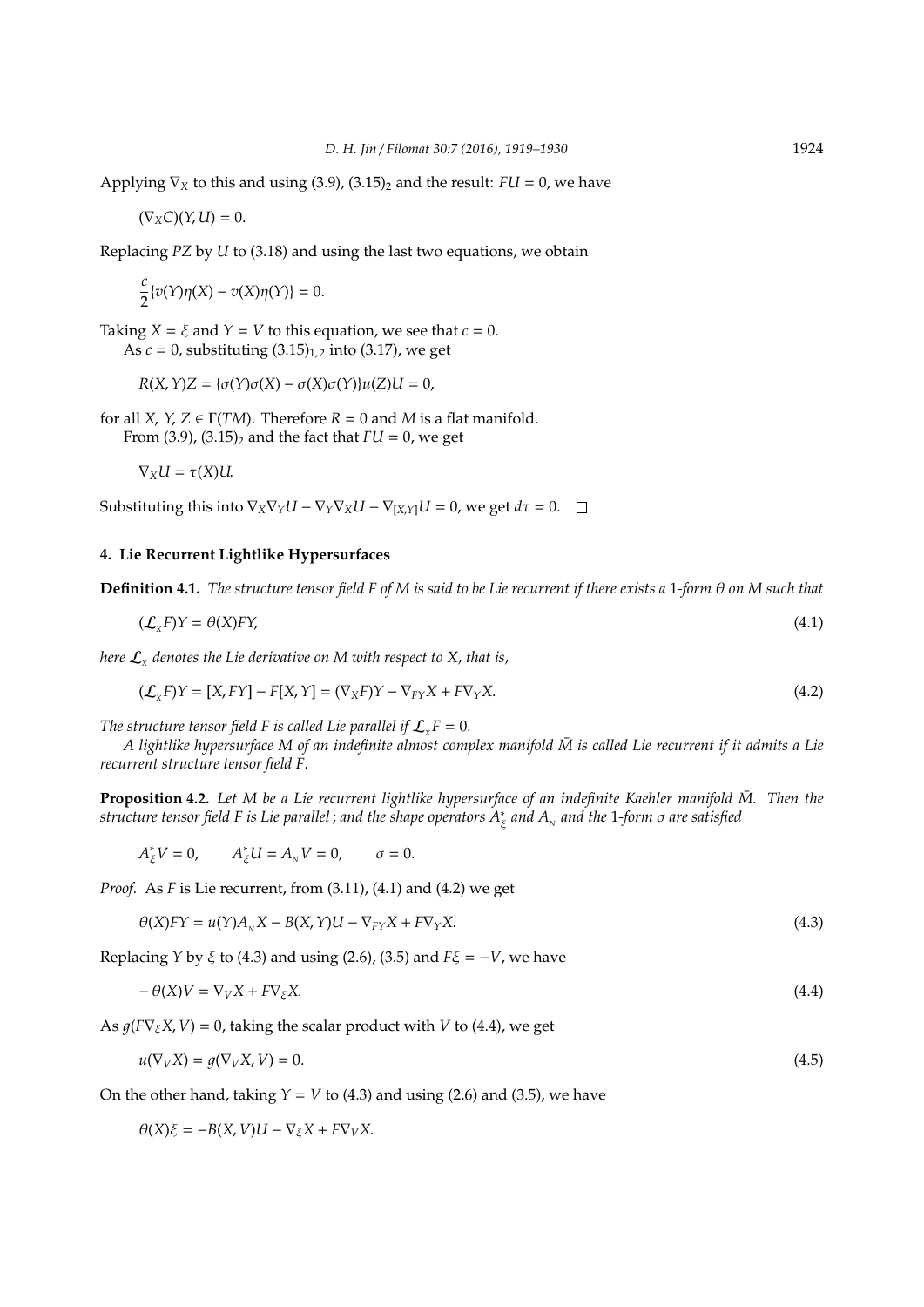| Applying F to this and using $(3.7)_1$ , $(4.5)$ and the fact that $FU = 0$ , we have                                                                                                    |       |
|------------------------------------------------------------------------------------------------------------------------------------------------------------------------------------------|-------|
| $\theta(X)V = \nabla_V X + F \nabla_z X$                                                                                                                                                 |       |
| From this equation and (4.4), we obtain $\theta = 0$ . Therefore, <i>F</i> is Lie parallel.<br>Taking $X = U$ to (4.3) and using (3.7) <sub>1</sub> , (3.8), (3.9) and $FU = 0$ , we get |       |
| $u(Y)A_{N}U - F(A_{N}FY) - \tau(FY)U - A_{N}Y = 0.$                                                                                                                                      | (4.6) |
| Taking $Y = V$ to (4.6) and using (3.8) and the fact that $FV = \xi$ , we obtain                                                                                                         |       |
| $F(A_{N}\xi) + \tau(\xi)U + A_{N}V = 0.$                                                                                                                                                 |       |
| Taking the scalar product with $V$ and $U$ to this equation by turns, we get                                                                                                             |       |
| $\alpha = C(V, V) = -\tau(\xi),$ $C(V, U) = 0.$                                                                                                                                          | (4.7) |
| On the other hand, taking the scalar product with $V$ to (4.6), we have                                                                                                                  |       |
| $B(Y, U) = -\tau (FY) + u(Y)C(U, V).$                                                                                                                                                    | (4.8) |

*D. H. Jin* / *Filomat 30:7 (2016), 1919–1930* 1925

Replacing *X* by *V* to (4.3) and using (3.10), (3.7)<sub>1</sub> and  $FV = \xi$ , we obtain

$$
u(Y)A_{N}V - F(A_{\xi}^{*}FY) + \tau(FY)V - A_{\xi}^{*}Y - \tau(Y)\xi = 0.
$$
\n
$$
(4.9)
$$

Taking  $Y = \xi$  to (4.9) and using (2.9) and the fact that  $\tau(V) = 0$ , we obtain

$$
F(A_{\xi}^*V) - \tau(V)V - \tau(\xi)\xi = 0.
$$

Taking the scalar product with *N* and *U* to this equation by turns, we have

 $\alpha = C(V, V) = \tau(\xi), \qquad \tau(V) = 0.$ 

Comparing this and (4.7), we obtain  $\alpha = \tau(\xi) = 0$ . Replacing *X* by *U* to (4.9) and using (3.9), (3.7)<sub>1</sub> and  $FU = 0$ , we obtain

$$
A_{N}V-A_{\xi}^{*}U-\tau(U)\xi=0.
$$

Taking the scalar product with *N* to this result, we have  $\tau(U) = 0$ . Thus

$$
A_{N}V = A_{\xi}^{*}U. \tag{4.10}
$$

Taking the scalar product with *X* to (4.10), we have  $B(X, U) = C(V, X)$ . From this and (3.8), we see that  $C(X, V) = C(V, X)$ . Replacing *X* by *U* to this, we get  $\gamma = C(U, V) = C(V, U) = 0$ . If follows from (4.8) that

$$
B(X, U) = -\tau(FX).
$$

Taking the scalar product with *U* and *V* by turns to (4.9), we have

 $B(Y, U) = \tau(FY), \qquad B(Y, V) = 0.$ 

Comparing the last two equations, we get  $\sigma(X) = B(X, U) = 0$  and  $\tau(FX) = 0$ . From the facts that  $B(V, X) =$  $B(U, X) = 0$ , we obtain

$$
g(A_{\xi}^{*}V, X) = 0, \qquad g(A_{\xi}^{*}U, X) = 0.
$$
\n(4.11)

As  $S(TM)$  is non-degenerate, from (4.10) and (4.11), we have our assertion.  $\square$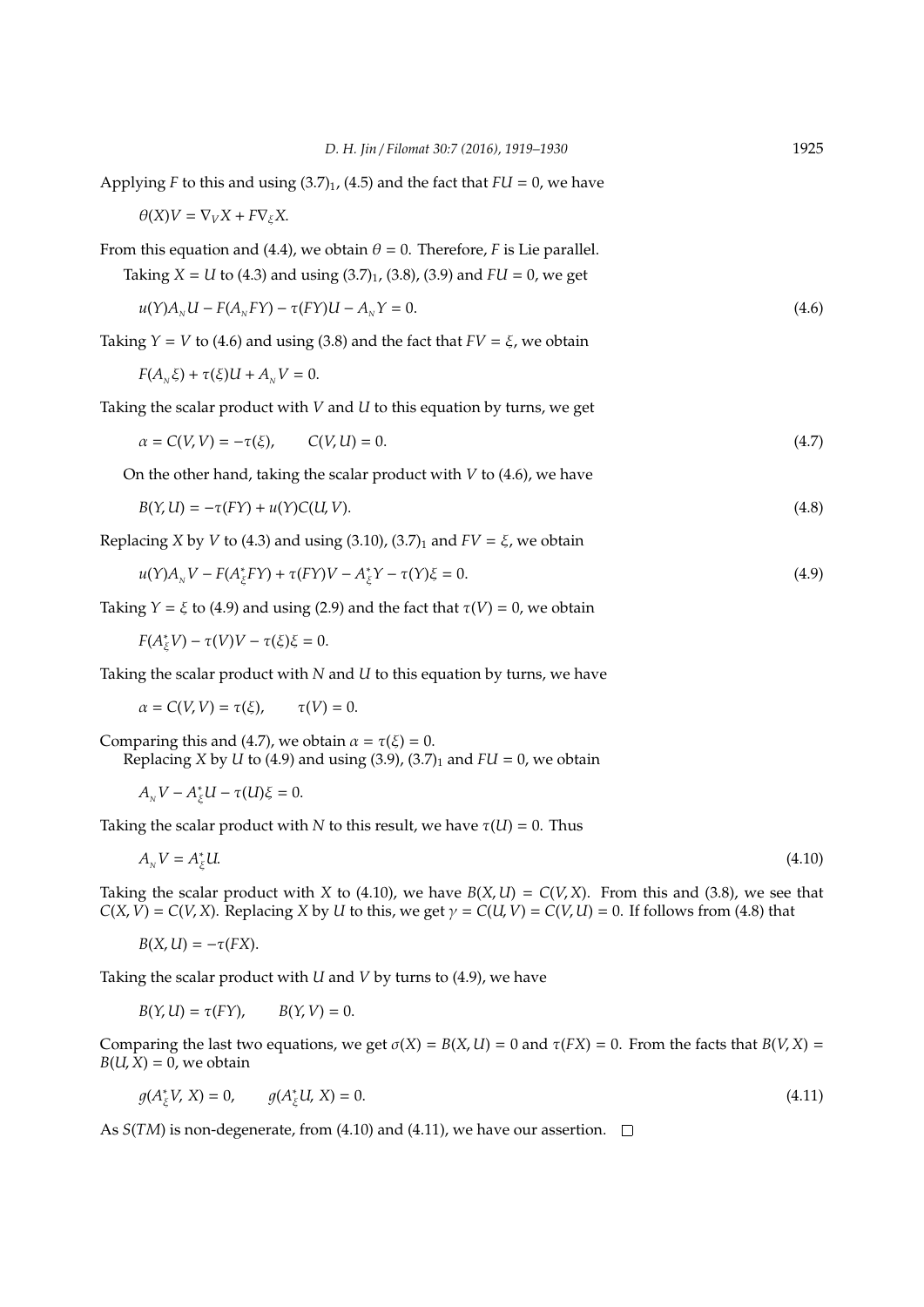**Definition 4.3.** *The Jacobi operator on M with respect to the vector field X is defined by R(* $\cdot$ *, X)X. In case X = U, the Jacobi operator is called structure Jacobi operator and is denoted by*  $\phi = R(\cdot, U)U$ .

**Theorem 4.4.** Let M be a Lie recurrent lightlike hypersurfaces of an indefinite complex space form  $\overline{M}(c)$ . Then  $c = 0$ , *i.e.,*  $\overline{M}(c)$  *is flat, and the structure Jacobi operator*  $\phi$  *is satisfied*  $\phi = 0$ *.* 

*Proof.* Comparing the transversal parts of (2.10) and (3.2), we get

$$
(\nabla_X B)(Y,Z) - (\nabla_Y B)(X,Z) + B(Y,Z)\tau(X) - B(X,Z)\tau(Y)
$$
  
= 
$$
\frac{c}{4} {\{\bar{g}(JY,Z)u(X) - \bar{g}(JX,Z)u(Y) + 2\bar{g}(X,JY)u(Z) \}}.
$$

Taking  $Z = U$  to this equation and using (3.1) and (3.4), we obtain

$$
(\nabla_X B)(Y, U) - (\nabla_Y B)(X, U) + B(Y, U)\tau(X) - B(X, U)\tau(Y)
$$
  
=  $\frac{c}{4} \{u(Y)\eta(X) - u(X)\eta(Y) + 2\bar{g}(X, JY)\}.$  (4.12)

Assume that *F* is Lie recurrent. Taking the scalar product with *X* to  $A_{\xi}^{*}U = 0$ , we have

$$
B(X, U) = 0, \quad \forall X \in \Gamma(TM). \tag{4.13}
$$

Substituting this equation into (4.12) and using (3.9), we obtain

$$
B(X, F(A_{_N}Y)) - B(Y, F(A_{_N}X)) = \frac{c}{4}\{u(Y)\eta(X) - u(X)\eta(Y) + 2\bar{g}(X, JY)\}.
$$

Taking  $X = \xi$  and  $Y = U$  to this equation, we get  $c = 0$ . Taking  $Y = Z = U$  to (3.17) we obtain

$$
\phi X = B(U, U)AN X - B(X, U)AN U.
$$
\n(4.14)

Substituting (4.13) into (4.14), we see that  $\phi = 0$ .  $\Box$ 

## **5. Hopf Lightlike Hypersurfaces**

In the classical geometry of non-degenerate submanifolds, each submanifold has only one type of fundamental forms with their one type of respective shape operators. It is known that the second fundamental forms and their respective shape operators of a non-degenerate submanifolds are related by means of the metric tensor. Contrary to this, each lightlike submanifold has two types of fundamental forms with their two types of respective shape operators. We see from (2.7) and (2.8) that there are interrelations between the lightlike and screen second fundamental forms and their respective shape operators. Due to this reason, we define Hopf lightlike hypersurfaces *M* of an indefinite almost complex manifold *M* as follow:

**Definition 5.1.** *The structure vector field U on a lightlike hypersurface M of an indefinite almost complex manifold M* is called principal, with respect to the shape operator  $A_\xi^*$ , if there exists a smooth function α such that

$$
A_{\xi}^*U = \alpha U. \tag{5.1}
$$

*A lightlike hypersurface M of an indefinite almost complex manifold M* is called a Hopf lightlike hypersurface if it *admits a principal structure vector field U, with respect to the shape operator A*<sup>∗</sup> ξ *.*

Taking the scalar product with *X* to (5.1) and using (2.7) and (3.5), we get

$$
B(X, U) = \alpha v(X). \tag{5.2}
$$

Using (3.8) and (5.2), for all  $X \in \Gamma(TM)$ , we see that

$$
C(X, V) = \alpha v(X). \tag{5.3}
$$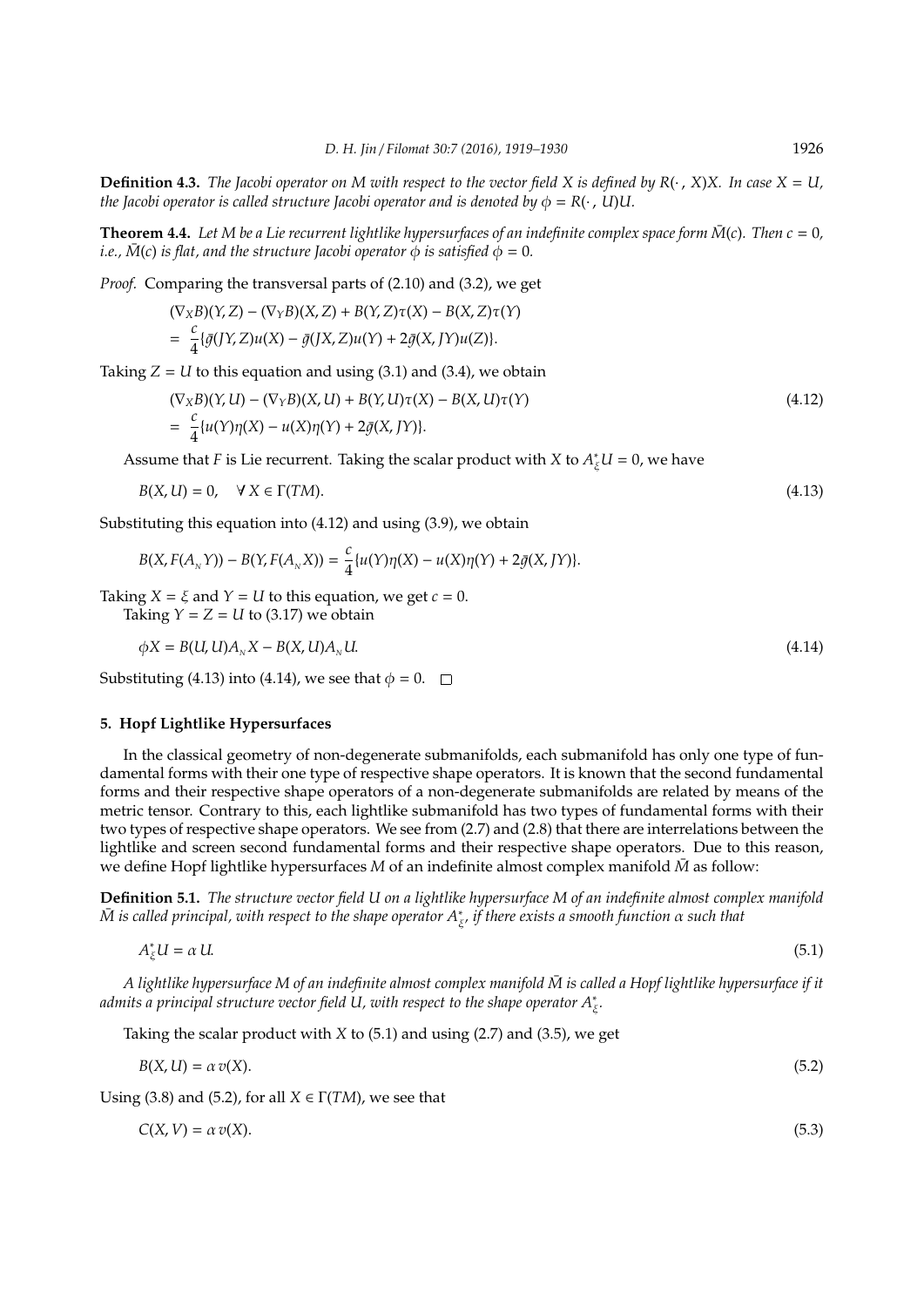**Example 5.2.** *Every totally umbilical lightlike hypersurfaces M of indefinite almost complex manifolds*  $\bar{M}$  *is a Hopf lightlike hypersutface of*  $\overline{M}$ *.* 

**Theorem 5.3.** Let M be a lightlike hypersurface of an indefinite Kaehler manifold  $\bar{M}$ . If V is parallel with respect to *the induced connection*  $\nabla$  *on M, then M is a Hopf lightlike hypersurface of*  $\overline{M}$  *such that*  $\sigma = 0$ *, and*  $\tau = 0$ *.* 

*Proof.* If *V* is parallel with respect to  $\nabla$ , then, from (3.6) and (3.10), we have

*J*(*A*<sup>\*</sup><sub>ξ</sub>*X*</sub>)*N* − τ(*X*)*V* = 0,  $\forall$  *X* ∈ Γ(*TM*).

Applying *J* to this equation and using (3.1) and (3.4), we obtain

*A*<sup>\*</sup><sub>ξ</sub>*X*</sub> − *u*(*A*<sup>\*</sup><sub>ξ</sub>*X*)*U* + τ(*X*)*ξ* = 0.

Taking the scalar product with *N* to this equation, we get  $\tau = 0$ . Therefore,

 $A_{\xi}^{*}X = u(A_{\xi}^{*}X)U, \quad \forall X \in \Gamma(TM).$  (5.4)

This implies that  $A^*_{\xi}U = \alpha U$ . Thus *M* is a Hopf lightlike hypersurface. Taking the scalar product with *U* to  $(5.4)$ , we get  $σ(X) = B(X, U) = 0$ . □

**Theorem 5.4.** Let M be a Hopf lightlike hypersurfaces of an indefinite complex space form  $\bar{M}(c)$ . Then  $c = 0$ , i.e.,  $\bar{M}(c)$  *is flat.* 

*Proof.* Applying  $∇<sub>γ</sub>$  to (5.2) and using (3.1), (3.6), (3.9) and (3.13), we have

$$
(\nabla_X B)(Y, U) = (X\alpha)v(Y) - \alpha g(A_N X, FY) + g(A_N X, F(A_\xi^*)).
$$

Substituting this equation and (5.2) into (4.12), we have

$$
(X\alpha)v(Y) - (Y\alpha)v(X) + g(A_{N}X, F(A_{\xi}^{*}Y)) - g(A_{N}Y, F(A_{\xi}^{*}X))
$$
  
+  $\alpha\{g(A_{N}Y, FX) - g(A_{N}X, FY) + \tau(X)v(Y) - \tau(Y)v(X)\}$   
=  $\frac{c}{4}\{u(Y)\eta(X) - u(X)\eta(Y) + 2\bar{g}(X, JY)\}.$ 

Taking  $X = \xi$  and  $Y = U$  to this equation and using (2.9), (3.5), (5.1), (5.3) and the facts that  $FU = 0$  and  $F\xi = -V$ , we obtain  $c = 0$ .  $\Box$ 

**Theorem 5.5.** Let M be a Hopf lightlike hypersurfaces of an indefinite Kaehler manifold  $\bar{M}$ . If (1) M is screen totally *umbilical or* (2) *F is parallel with respect to*  $\nabla$ *, then*  $\sigma = 0$  *and*  $M$  *is screen totally geodesic.* 

*Proof.* (1) If *M* is screen totally umbilical, then, by replacing *PY* by *V* to  $C(X, PY) = \lambda q(X, PY)$  and using (3.5) and (5.3), we have  $\alpha v(X) = \lambda u(X)$ . Taking  $X = U$  to this, we have  $\lambda = 0$ . As  $\lambda = 0$ , we have  $A<sub>N</sub> = C = 0$  and  $\sigma(X) = q(A_x X, V) = 0$ . Therefore, *M* is screen totally geodesic and  $\sigma = 0$ .

(2) If *F* is parallel with respect to ∇, then, from (3.11), we have

$$
u(Y)A_{N}X = B(X,Y)U.
$$
\n
$$
(5.5)
$$

Replacing *Y* by *U* to this and using the fact that  $\sigma(X) = B(X, U)$ , we have

$$
A_{N}X = \sigma(X)U.\tag{5.6}
$$

Assume that *M* is Hopf lightlike hypersurface. From (5.2) and (5.6), we get

$$
A_{N}X = \alpha v(X)U.\tag{5.7}
$$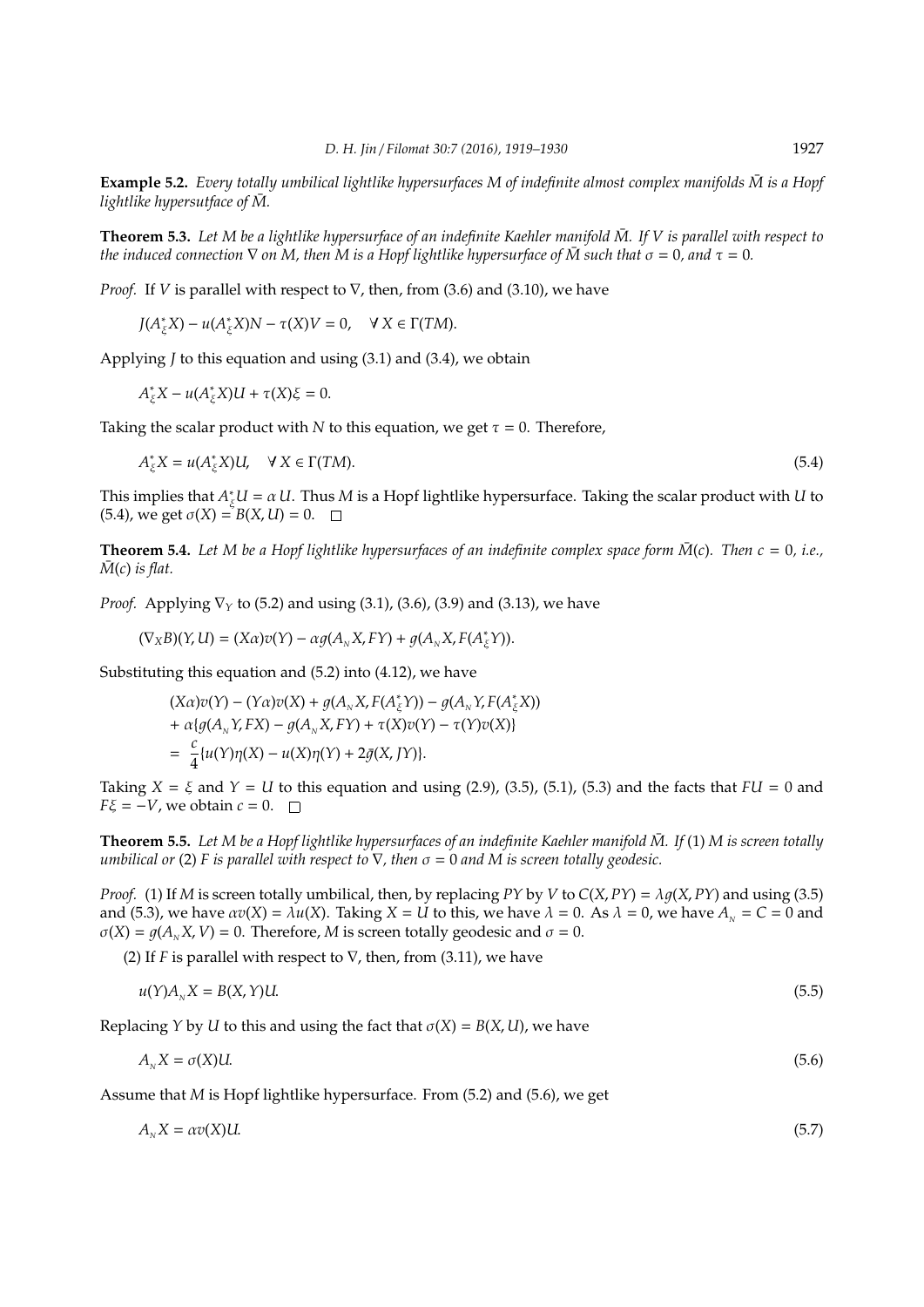On the other hand, taking the scalar product with *V* to (5.5), we have

 $B(X, Y) = u(Y)u(A, X).$ 

Replacing *X* by *U* to this and using the fact that  $u(A<sub>N</sub>U) = 0$ , we obtain

 $\sigma(X) = B(X, U) = 0.$ 

It follows from (5.6) that  $A<sub>N</sub> = 0$ . Therefore, *M* is screen totally geodesic.  $\Box$ 

**Theorem 5.6.** Let M be a Hopf lightlike hypersurface of an indefinite Kaehler manifold M. If U is parallel with *respect to the induced connection*  $\nabla$  *on M*, *then S*(*TM*) *is an integrable distribution and*  $\tau = 0$ *.* 

*Proof.* If *U* is parallel with respect to  $∇$ , then, from (3.9), we have

 $J(A, X) - u(A, X)N + \tau(X)U = 0$ ,  $\forall X \in \Gamma(TM)$ .

Applying *J* to this equation and using (3.1) and (3.4), we obtain

 $A_{N}X - u(A_{N}X)U - \tau(X)N = 0.$ 

Taking the scalar product with  $\xi$  to this equation, we get  $\tau = 0$  and

$$
A_{N}X = \sigma(X)U.\tag{5.8}
$$

As *M* is Hopf lightlike hypersurface, from (5.3) and (5.8), we obtain

$$
A_{N}X = \alpha v(X)U.\tag{5.9}
$$

Taking the scalar product with *Y* to the last equation, we see that

 $q(A_{N}X, Y) = \alpha v(X)v(Y).$ 

It follow that  $A_N$  is self-adjoint operator with respect to  $g$ . Consequently, *C* is symmetric on *S*(*TM*) due to (2.8). By using (2.3) we obtain

 $\eta([X, Y]) = C(X, Y) - C(Y, X) = 0,$ 

which implies that  $[X, Y] \in \Gamma(S(TM))$  for any  $X, Y \in \Gamma(S(TM))$ . Thus  $S(TM)$  is an integrable distribution.  $\square$ 

**Theorem 5.7.** Let M be a Hopf lightlike hypersurface of an indefinite complex space form  $\bar{M}(c)$ . If F or U is parallel *with respect to the induced connection*  $\nabla$  *on M, then the structure Jacobi operator*  $\phi$  *is satisfied*  $\phi = 0$ *.* 

*Proof.* Assume that *M* is a Hopf lightlike hypersurface. Then  $c = 0$  by Theorem 5.4. Substituting (5.2), (5.7) and (5.9) into (4.14), we see that  $\phi = 0$ .  $\Box$ 

**Definition 5.8.** A lightlike hypersurface M of an indefinite almost complex manifold  $\overline{M}$  is called a quasi-Hopf lightlike *hypersurface if it admits a principal structure vector field U, with respect to the shape operator A<sup>N</sup> , that is,*

$$
A_{N}U = \beta U. \tag{5.10}
$$

Taking the scalar product with *PX* to (5.10) and using (2.8), we get

 $C(U, PX) = \beta v(X).$  (5.11)

**Remark 5.9.** Let M be a screen conformal lightlike hypersurface of  $\bar{M}$ . Then, from (5.10) and the fact that  $A_N = \varphi A_N^*$ ξ *, we see that the definitions of Hopf and quasi-Hopf lightlike hypersurfaces are equivalent to each other.*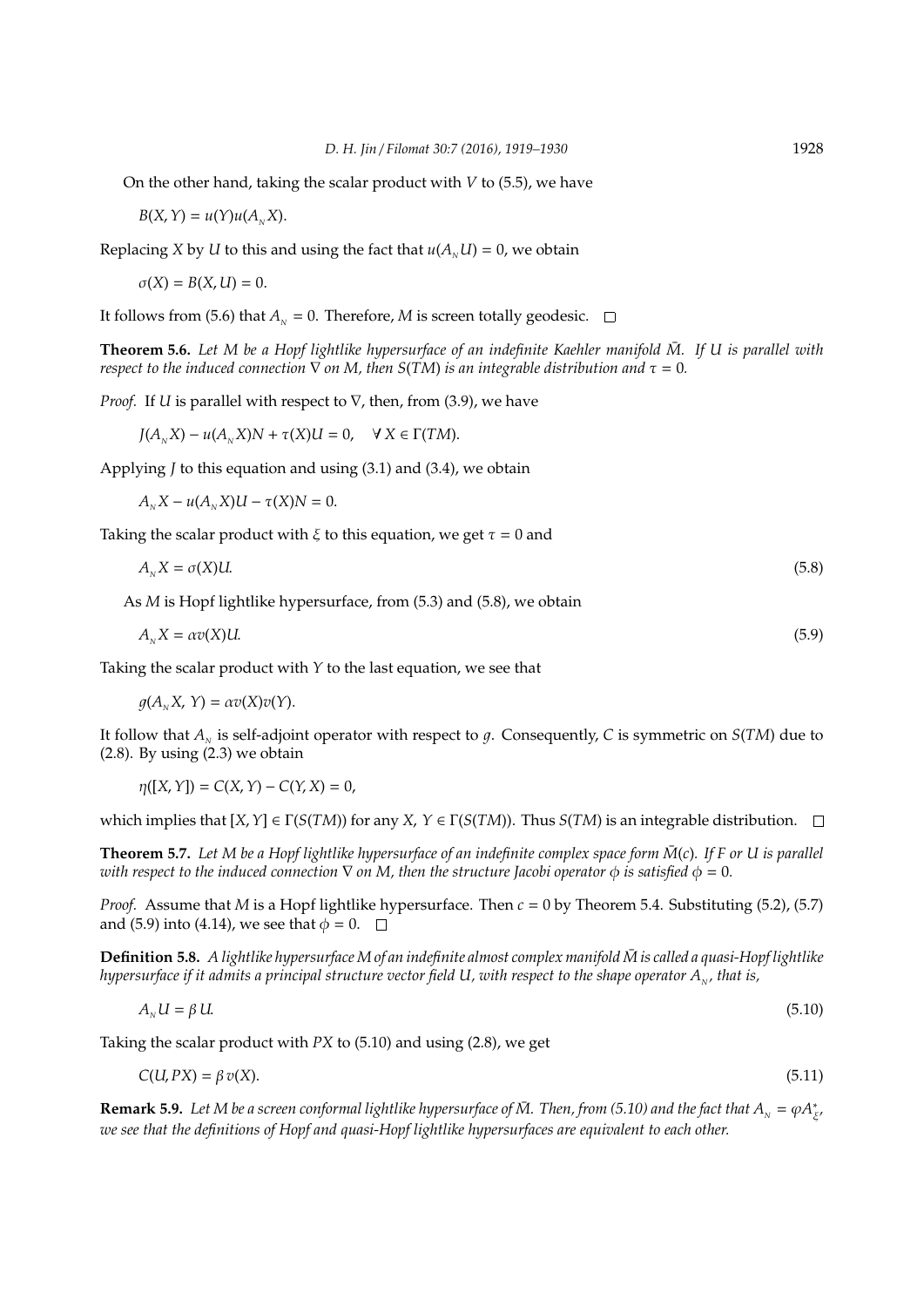**Theorem 5.10.** Let M be a lightlike hypersurface of an indefinite Kaehler manifold  $\bar{M}$ . If F or U is parallel with *respect to*  $\nabla$ *, then* M is a quasi-Hopf lightlike hypersurface of  $\overline{M}$ . Moreover if the ambient manifold  $\overline{M}$  is an indefinite *almost complex space form*  $\overline{M}(c)$ *, then*  $c = 0$ *.* 

*Proof.* Assume that *F* or *U* is parallel with respect to  $\nabla$ . Then, from (5.6) and (5.8), we obtain  $A_yU = \beta U$ . Thus *M* is a quasi-Hopf lightlike hypersurface.

By taking the scalar product with *U* to (5.6) and (5.8), we get

 $C(X, U) = 0$ ,  $\forall X \in \Gamma(TM)$ .

Replacing *PZ* by *U* to (3.18) and using (3.9), (5.6) and (5.8), we obtain

$$
\frac{c}{2}\{v(Y)\eta(X) - v(X)\eta(Y)\} = 0.
$$

Taking  $X = \xi$  and  $Y = V$  to this equation, we get  $c = 0$ .

**Theorem 5.11.** *Let M be a screen conformal lightlike hypersurface of an indefinite Kaehler manifold M. If F or U is* ¯ *parallel with respect to*  $\nabla$ *, then* M is a Hopf lightlike hypersurface of M such that  $\alpha = \beta = 0$ *. Moreover if*  $\overline{M}$  is an *indefinite almost complex space form*  $\overline{M}(c)$ *, then c* = 0*.* 

*Proof.* As *M* is screen conformal, by Remark 5.9 and Theorem 5.10 if *F* or *U* is parallel with respect to ∇, then *M* is a Hopf lightlike hypersurface of  $\bar{M}$ . Moreover if  $\bar{M}$  is an indefinite almost complex space form  $\overline{M}(c)$ , then  $c = 0$ . As *M* is Hopf lightlike hypersurface, from (5.3) we obtain

$$
C(U,V)=0.
$$

Since *M* is quasi-Hopf lightlike hypersurface, taking  $PX = V$  to (5.11) we get  $\beta = C(U, V) = 0$ . As *M* is screen conformal, we see that

$$
0 = C(U, V) = \varphi B(U, V) = \varphi C(V, V) = \alpha \varphi.
$$

As  $\varphi \neq 0$ , we see that  $\alpha = 0$ . This completes the proof of the theorem.  $\square$ 

**Theorem 5.12.** Let M be a Hopf and quasi-Hopf lightlike hypersurface of an indefinite complex space form  $\overline{M}(c)$ . If φ *is non-vanishing and parallel with respect to* ∇*, then M is screen totally geodesic.*

*Proof.* Assume that *M* is Hopf lightlike hypersurface. Then  $c = 0$  by Theorem 5.4. Substituting (5.2) and (5.10) into (4.14), we have

$$
\phi X = -\alpha \beta v(X) U. \tag{5.12}
$$

Applying ∇*<sup>Y</sup>* to (5.12) and using (3.9), (3.13) and (5.12), we obtain

 ${X[\alpha\beta] + 2\alpha\beta\tau(X)}\nu(Y)U = \alpha\beta\{q(A_{N}X, FY)U - \nu(Y)F(A_{N}X)\},$ 

as φ is parallel with respect to ∇. Taking the scalar product with *V* to this equation, we have

 ${X[\alpha\beta] + 2\alpha\beta\tau(X)}\nu(Y) = \alpha\beta q(A_{N}X, FY).$ 

Replacing *Y* by *V* to this, we get  $X[\alpha\beta] + 2\alpha\beta\tau(X) = 0$ . As  $\phi$  is non-vanishing, we see from (5.12) that  $\alpha\beta \neq 0$ . Thus, from the last two equations, we obtain

$$
g(AN X, FY) = 0, \qquad F(AN X) = 0. \tag{5.13}
$$

Replacing *Y* by *FZ* to  $(5.13)<sub>1</sub>$  and using  $(3.7)<sub>1</sub>$ , we have

 $q(A_N X, Z) = q(C(X, U)V, Z).$